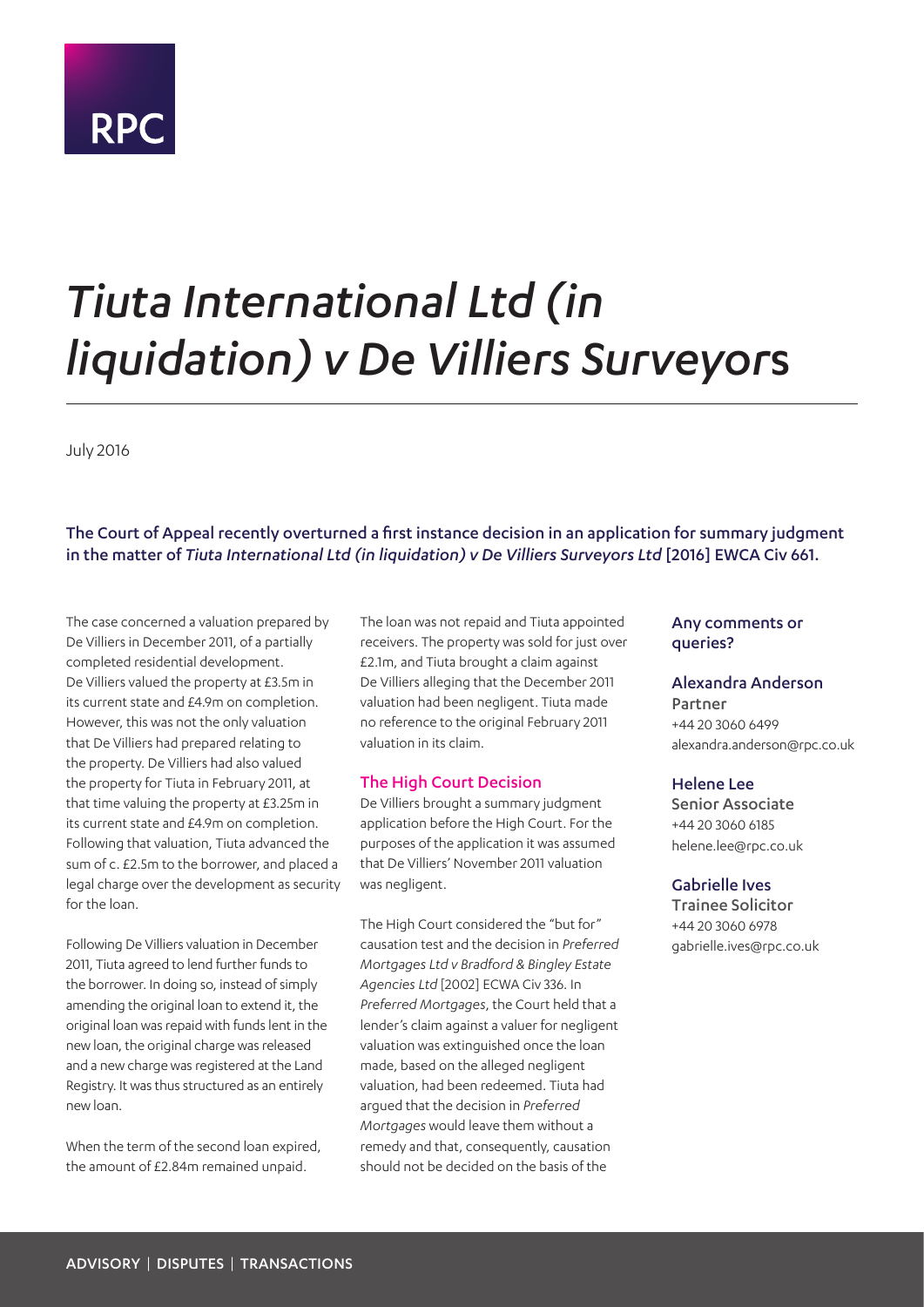usual "but for" test. De Villiers argued that Tiuta had already sustained the majority of its alleged loss when it made the original loan and that the alleged negligent December 2011 valuation had only caused Tiuta to make a much smaller top-up loan. It also argued that in circumstances where Tiuta had not impugned the original valuation, it was not entitled to disregard the "but for" test in causation in order to recover the entirety of its loss simply because it had chosen to structure the loan as a new loan, rather than an amendment to the original loan.

The High Court agreed with De Villiers and dismissed Tiuta's argument.

#### The Court of Appeal's Decision

In a majority of two to one, the Court of Appeal agreed with the High Court that the "but for" test applied; however, it considered that the test had not been applied correctly. Moore-Bick LJ stated:

"When a lender is considering making a fresh loan, part of which is to be used to re-pay an existing loan, the purpose to which the new loan will be put is of no interest or relevance… to the person who is asked to value the property on which it is to be secured. The valuer is liable for the adverse consequences flowing from the lender's entering into the transaction insofar as they are attributable to any negligent deficiency in the valuation. In my view, the judge's application of the "but for" test failed to take into account the fact that the transaction was structured in such a way that the second loan was used to pay off the first. That would have been clear enough if it had involved a lender other than the appellant, but the fact that the lender was the same in each case does not in my view affect the analysis. The loan made under the second transaction was the means by which the borrower was enabled to pay off the first and it was the fact that the second loan was used to repay the first in full that released the respondent from any potential liability

in respect of the first valuation. The second loan therefore stands apart from the first and the basic comparison for ascertaining the appellant's loss is between the amount of that second loan and the value of the security". (paragraph 17)

Lady Justice King added: "Lord Justice McCombe regards it as inherently unfair if the respondents are "saddled" with the liability referable to the first loan as a consequence of the way the bank chose to structure the second transaction. In my view, the other side of that coin is that it could be said to be inherently unfair that, where both parties are commercial organisations, a negligent valuer could use an attack on the legitimate working practices and systems of the appellant as a means of escaping part of the consequences of his or her negligence. In the same way as it is … for the appellant to organise its business affairs, so too was it for the respondents to organise theirs, namely to provide a valuation in respect of the property as a whole in accordance with their instructions; having done so they did not seek to place any limitation on their potential exposure …" (paragraph 38)

The Court of Appeal allowed the appeal and concluded that, assuming De Villiers' December 2011 valuation was negligent, it would be liable for the entirety of the loss flowing from the loan made, based on that valuation.

#### Comment

This is not a valuer-friendly decision. Valuers are rarely told by their instructing lender what amount of loan the lender is considering making, far less how the lender intends to structure the loan. However, the message from the courts is clear: the onus is on the valuer to limit its liability. Valuers should therefore consider including a clause in its standard terms, limiting its liability in circumstances where its valuation may be relied upon to extinguish an existing loan and make an entirely new loan.